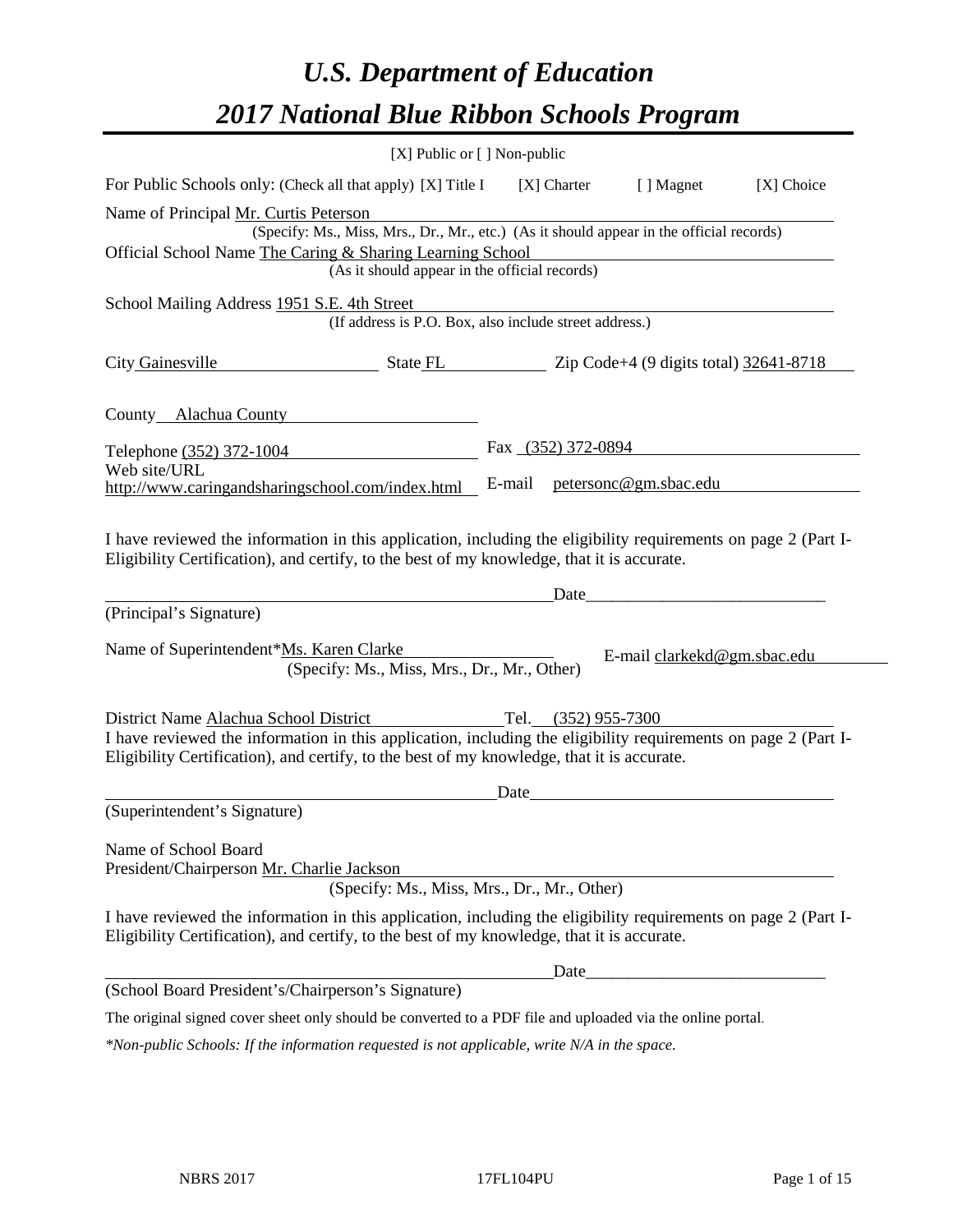# **Part I – Eligibility Certification**

The signatures on the first page of this application (cover page) certify that each of the statements below, concerning the school's eligibility and compliance with U.S. Department of Education and National Blue Ribbon Schools requirements, are true and correct.

- 1. The school configuration includes one or more of grades K-12. (Schools on the same campus with one principal, even a K-12 school, must apply as an entire school.)
- 2. All nominated public schools must meet the state's performance targets in reading (or English language arts) and mathematics and other academic indicators (i.e., attendance rate and graduation rate), for the all students group and all subgroups, including having participation rates of at least 95 percent using the most recent accountability results available for nomination.
- 3. To meet final eligibility, all nominated public schools must be certified by states prior to September 2017 in order to meet all eligibility requirements. Any status appeals must be resolved at least two weeks before the awards ceremony for the school to receive the award.
- 4. If the school includes grades 7 or higher, the school must have foreign language as a part of its curriculum.
- 5. The school has been in existence for five full years, that is, from at least September 2011 and each tested grade must have been part of the school for the past three years.
- 6. The nominated school has not received the National Blue Ribbon Schools award in the past five years: 2012, 2013, 2014, 2015, or 2016.
- 7. The nominated school has no history of testing irregularities, nor have charges of irregularities been brought against the school at the time of nomination. The U.S. Department of Education reserves the right to disqualify a school's application and/or rescind a school's award if irregularities are later discovered and proven by the state.
- 8. The nominated school has not been identified by the state as "persistently dangerous" within the last two years.
- 9. The nominated school or district is not refusing Office of Civil Rights (OCR) access to information necessary to investigate a civil rights complaint or to conduct a district-wide compliance review.
- 10. The OCR has not issued a violation letter of findings to the school district concluding that the nominated school or the district as a whole has violated one or more of the civil rights statutes. A violation letter of findings will not be considered outstanding if OCR has accepted a corrective action plan from the district to remedy the violation.
- 11. The U.S. Department of Justice does not have a pending suit alleging that the nominated school or the school district as a whole has violated one or more of the civil rights statutes or the Constitution's equal protection clause.
- 12. There are no findings of violations of the Individuals with Disabilities Education Act in a U.S. Department of Education monitoring report that apply to the school or school district in question; or if there are such findings, the state or district has corrected, or agreed to correct, the findings.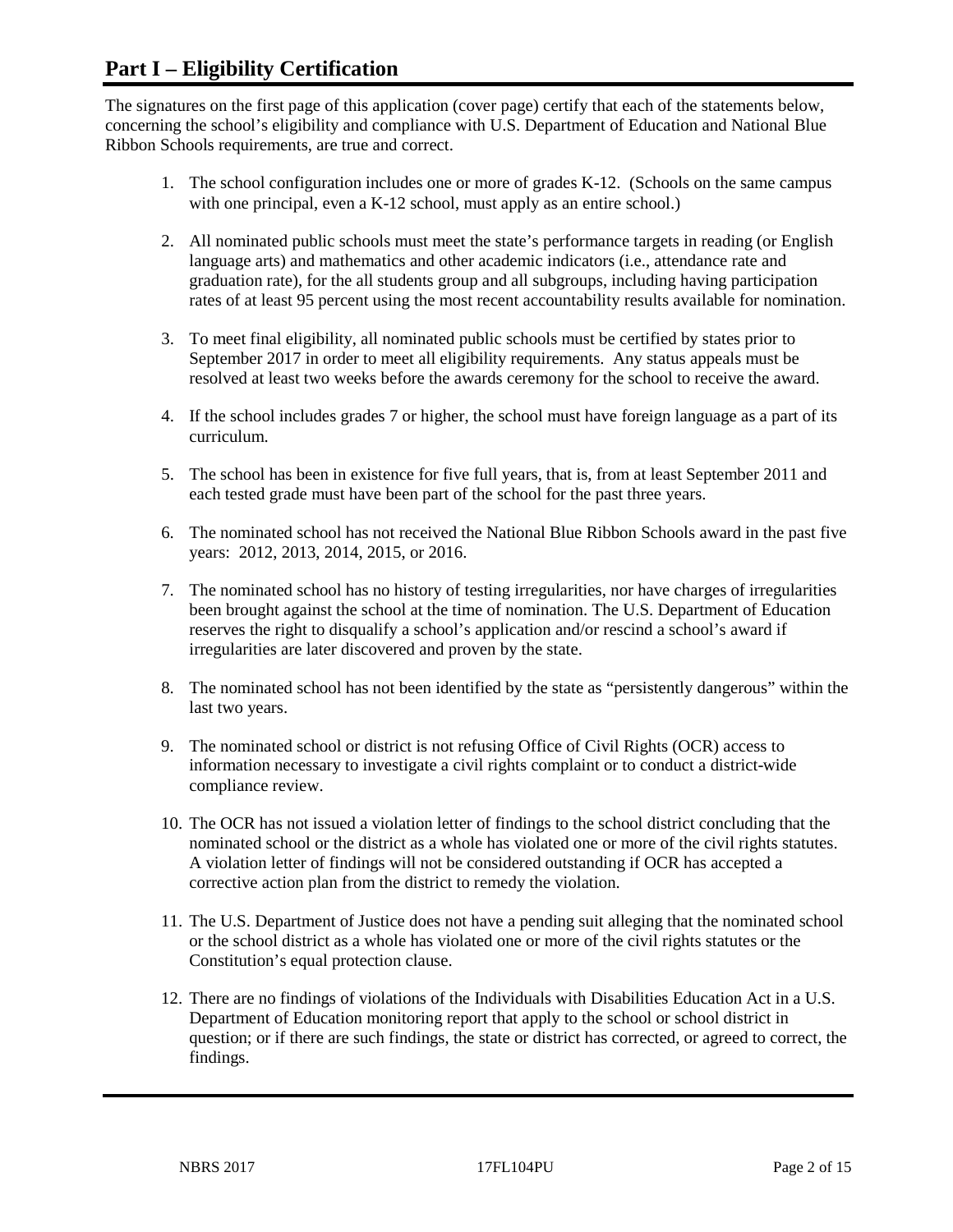# **PART II - DEMOGRAPHIC DATA**

**Data should be provided for the most recent school year (2016-2017) unless otherwise stated.** 

#### **DISTRICT**

1. Number of schools in the district 31 Elementary schools (includes K-8) (per district designation): 12 Middle/Junior high schools 7 High schools 0 K-12 schools

50 TOTAL

**SCHOOL** (To be completed by all schools)

2. Category that best describes the area where the school is located:

[] Urban or large central city [ ] Suburban with characteristics typical of an urban area [ ] Suburban [X] Small city or town in a rural area [ ] Rural

3. Number of students as of October 1, 2016 enrolled at each grade level or its equivalent in applying school:

| Grade                           | # of         | # of Females | <b>Grade Total</b> |
|---------------------------------|--------------|--------------|--------------------|
|                                 | <b>Males</b> |              |                    |
| <b>PreK</b>                     | 7            | 13           | 20                 |
| K                               | 12           | 14           | 26                 |
| $\mathbf{1}$                    | 13           | 14           | 27                 |
| $\boldsymbol{2}$                | 7            | 11           | 18                 |
| 3                               | 15           | 15           | 30                 |
| 4                               | 5            | 12           | 17                 |
| 5                               | 8            | 12           | 20                 |
| 6                               | 6            | 7            | 13                 |
| 7                               | 0            | 0            | 0                  |
| 8                               | 0            | 0            | 0                  |
| 9                               | 0            | 0            | 0                  |
| 10                              | 0            | 0            | 0                  |
| 11                              | 0            | 0            | 0                  |
| 12 or higher                    | 0            | 0            | 0                  |
| <b>Total</b><br><b>Students</b> | 73           | 98           | 171                |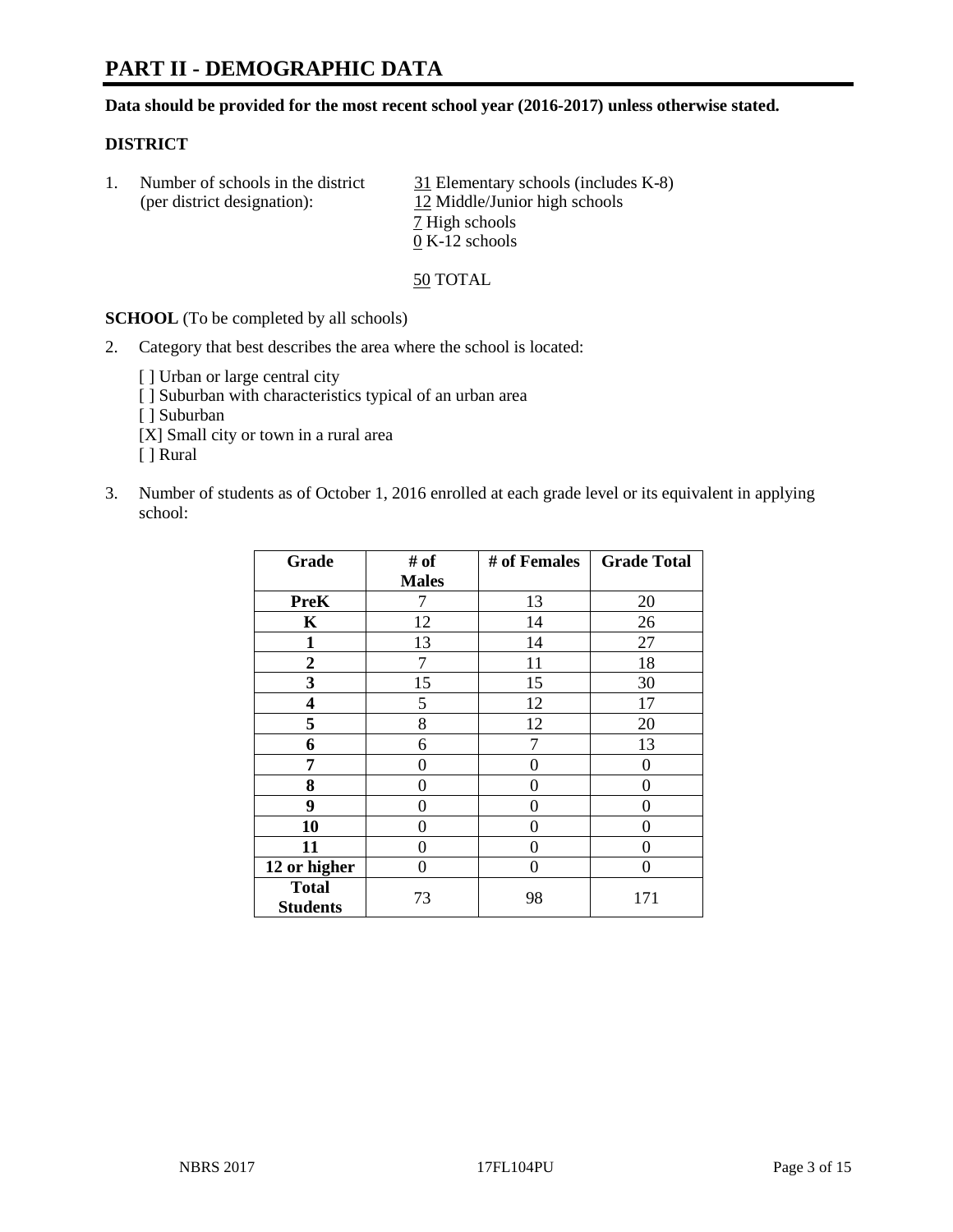the school: 0 % Asian

4. Racial/ethnic composition of  $\qquad \qquad \underline{0}$  % American Indian or Alaska Native 100 % Black or African American 0 % Hispanic or Latino 0 % Native Hawaiian or Other Pacific Islander 0 % White 0 % Two or more races **100 % Total**

(Only these seven standard categories should be used to report the racial/ethnic composition of your school. The Final Guidance on Maintaining, Collecting, and Reporting Racial and Ethnic Data to the U.S. Department of Education published in the October 19, 2007 *Federal Register* provides definitions for each of the seven categories.)

5. Student turnover, or mobility rate, during the 2015 – 2016 school year: 15%

This rate should be calculated using the grid below. The answer to (6) is the mobility rate.

| <b>Steps For Determining Mobility Rate</b>         | Answer |  |
|----------------------------------------------------|--------|--|
| (1) Number of students who transferred to          |        |  |
| the school after October 1, 2015 until the         | 13     |  |
| end of the 2015-2016 school year                   |        |  |
| (2) Number of students who transferred             |        |  |
| <i>from</i> the school after October 1, 2015 until | 12     |  |
| the end of the 2015-2016 school year               |        |  |
| (3) Total of all transferred students [sum of      | 25     |  |
| rows $(1)$ and $(2)$ ]                             |        |  |
| (4) Total number of students in the school as      | 165    |  |
| of October 1, 2015                                 |        |  |
| (5) Total transferred students in row (3)          | 0.152  |  |
| divided by total students in row (4)               |        |  |
| $(6)$ Amount in row $(5)$ multiplied by 100        | 15     |  |

6. English Language Learners (ELL) in the school:  $0\%$ 

0 Total number ELL

Specify each non-English language represented in the school (separate languages by commas):

- 7. Students eligible for free/reduced-priced meals: 100 % Total number students who qualify: 171
- 8. Students receiving special education services: 5 %

9 Total number of students served

Indicate below the number of students with disabilities according to conditions designated in the Individuals with Disabilities Education Act. Do not add additional conditions. It is possible that students may be classified in more than one condition.

| 0 Autism                              | $\underline{0}$ Orthopedic Impairment   |
|---------------------------------------|-----------------------------------------|
| 0 Deafness                            | 0 Other Health Impaired                 |
| 0 Deaf-Blindness                      | 1 Specific Learning Disability          |
| 0 Emotional Disturbance               | 5 Speech or Language Impairment         |
| 0 Hearing Impairment                  | 0 Traumatic Brain Injury                |
| 0 Mental Retardation                  | 0 Visual Impairment Including Blindness |
| $\underline{0}$ Multiple Disabilities | <b>0</b> Developmentally Delayed        |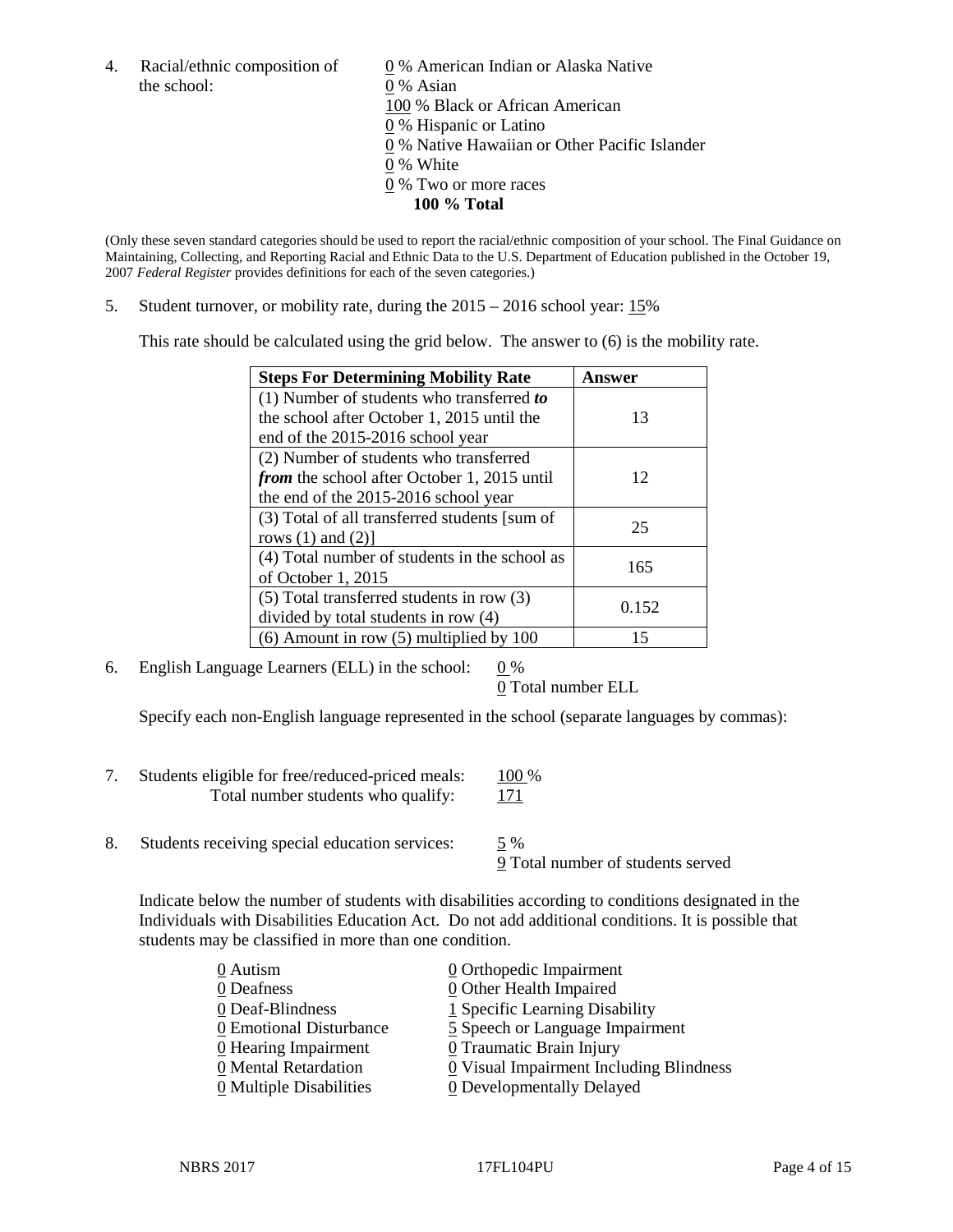- 9. Number of years the principal has been in her/his position at this school:  $8$
- 10. Use Full-Time Equivalents (FTEs), rounded to nearest whole numeral, to indicate the number of school staff in each of the categories below:

|                                        | <b>Number of Staff</b> |
|----------------------------------------|------------------------|
| Administrators                         |                        |
| Classroom teachers including those     |                        |
| teaching high school specialty         | 9                      |
| subjects                               |                        |
| Resource teachers/specialists/coaches  |                        |
| e.g., reading, math, science, special  | 3                      |
| education, enrichment, technology,     |                        |
| art, music, physical education, etc.   |                        |
| Paraprofessionals under the            |                        |
| supervision of a licensed professional | 3                      |
| supporting single, group, or classroom |                        |
| students.                              |                        |
| Student support personnel              |                        |
| e.g., guidance counselors, behavior    |                        |
| interventionists, mental/physical      |                        |
| health service providers,              |                        |
| psychologists, family engagement       |                        |
| liaisons, career/college attainment    |                        |
| coaches, etc.                          |                        |

- 11. Average student-classroom teacher ratio, that is, the number of students in the school divided by the FTE of classroom teachers, e.g.,  $22:1$  19:1
- 12. Show daily student attendance rates. Only high schools need to supply yearly graduation rates.

| <b>Required Information</b> | 2015-2016 | 2014-2015 | 2013-2014 | 2012-2013 |     |
|-----------------------------|-----------|-----------|-----------|-----------|-----|
| Daily student attendance    | 94%       | 99%       | 99%       | 99%       | 99% |
| High school graduation rate | 0%        | 0%        | 0%        | 9%        | 0%  |

#### 13. **For high schools only, that is, schools ending in grade 12 or higher.**

Show percentages to indicate the post-secondary status of students who graduated in Spring 2016.

| <b>Post-Secondary Status</b>                  |    |
|-----------------------------------------------|----|
| Graduating class size                         |    |
| Enrolled in a 4-year college or university    | 0% |
| Enrolled in a community college               | 0% |
| Enrolled in career/technical training program | 0% |
| Found employment                              | 0% |
| Joined the military or other public service   | 0% |
| )ther                                         |    |

14. Indicate whether your school has previously received a National Blue Ribbon Schools award. Yes No X

If yes, select the year in which your school received the award.

15. In a couple of sentences, provide the school's mission or vision statement.

We will provide the best academic and personal education for students in an environment which promotes achievement and excellence as our students contribute to society.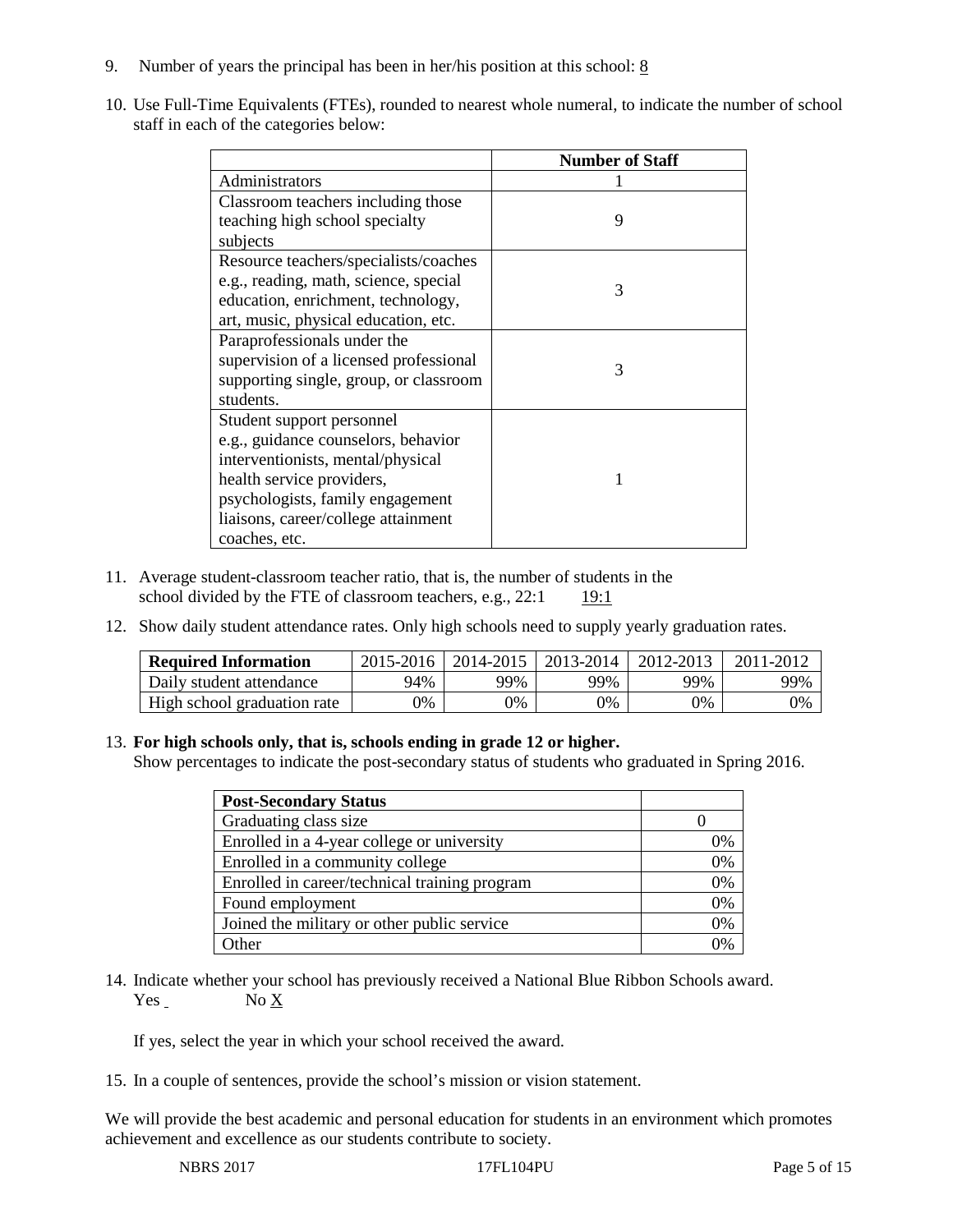16. **For public schools only**, if the school is a magnet, charter, or choice school, explain how students are chosen to attend.

Caring and Sharing Learning School (CSLS) prides itself on the enrollment process. Interested parents meet with the principal to discuss how the family, school and community can work together to improve the educational process of the prospective student. 100% of the students on campus have at least one staff member on campus that knows a member of their family personally.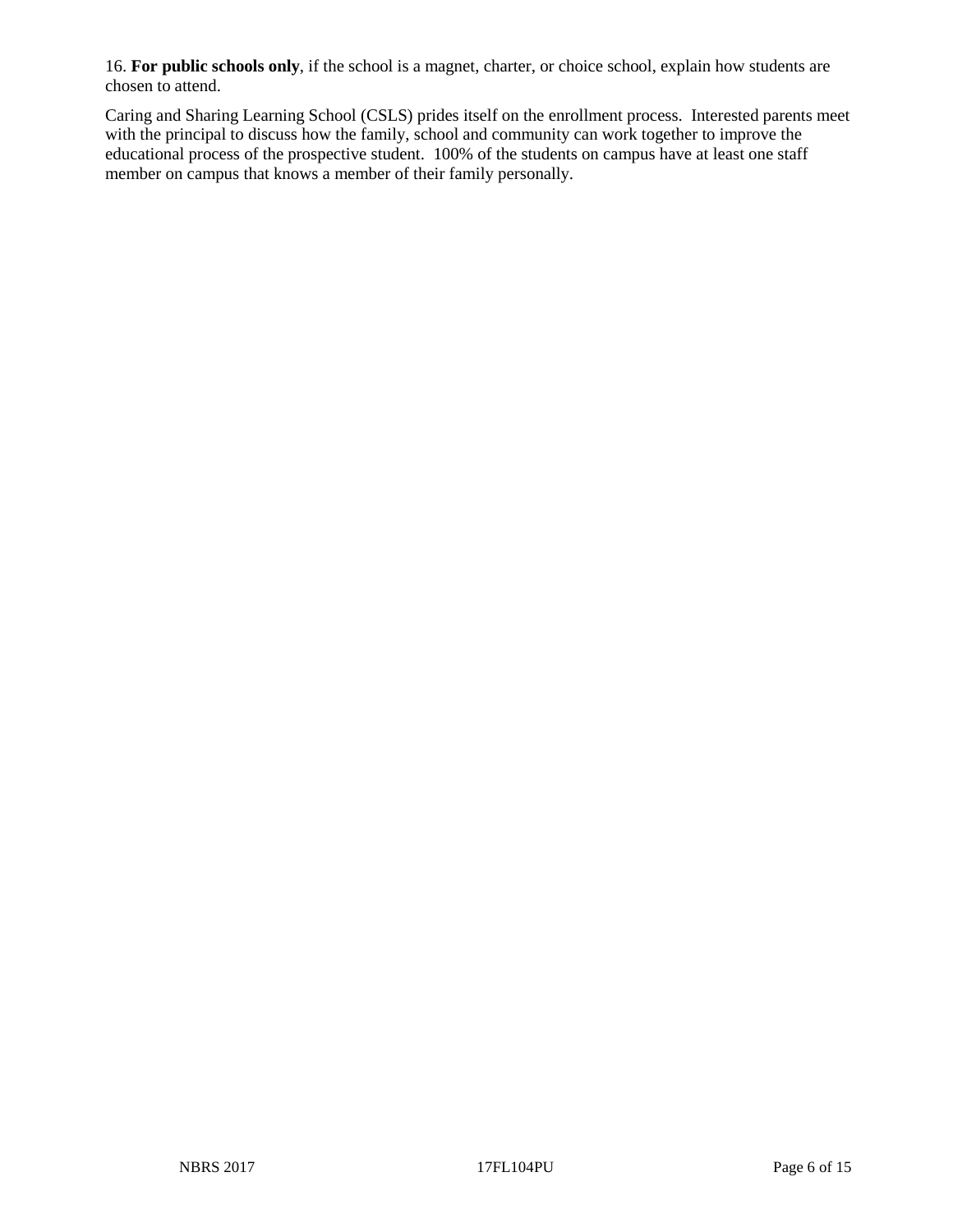# **PART III – SUMMARY**

Caring and Sharing Learning School (CSLS) is a public charter school located in Gainesville, Florida and the Alachua County School District. The Alachua County School District has an enrollment of approximately 27,000 students. The school was founded in 1998 by Dr. Simon Johnson, a retired University of Florida -College of Education professor and Verna Johnson, a retired elementary educator in Alachua County.

CSLS's purpose is to provide the best academic and personal education for our 171 students in an environment which promotes achievement, personal excellence and a sense of pride. Students leave CSLS and become community leaders in the global society. Students excel academically and socially because our mission and vision are placed into practice daily and are relevant to the needs of our students. As CSLS approaches its 20th anniversary, the school has earned the well-deserved reputation of maximizing opportunities for student success by being a beacon for the families we serve, the inclusion of the stakeholder community in the daily activities of the school, and the effective utilization of community resources.

CSLS has continuously increased State assessment scores and has exited the State list of the lowest 100 and 300 schools in Reading. In addition, the school is the only school in Alachua County history to exit the "No Child Left Behind" (NCLB) schools in need of improvement category. In 2010, the school had the state's highest percentage increase of Florida Comprehensive Achievement Test (FCAT) scores and in 2015 the state's highest percentage increase on Florida State Assessment (FSA) score in Reading.

The school is located across the street from the largest public housing complex in Gainesville. The income level of the area is the lowest in the city with a median family income of \$24,994. Stakeholders operate from the premise that students can learn in spite of their economic circumstances, especially if certain elements are incorporated in the implementation of the educational program.

As a VPK - 6th grade school, a common thread prevalent in all grade levels is high expectations. Consequently, as part of the implementation process, much effort is placed on educating the whole child. As we educate students, the instructional approach is based on the needs of students and is modified when needed. In utilizing this approach, student learning becomes meaningful and positive which increases student engagement and learning. Using Cooperative Learning strategies and Webb's Depth of Knowledge enhances student learning by allowing them to function academically beyond the simple recall level. The utilization of these strategies takes learning to a higher level. These instructional approaches may explain to some degree why 85% of the 2015 6th grade students who matriculated from the school qualified for an academic magnet or advanced studies middle school program in the Alachua County School District.

Academic milestones are made possible through the collaboration of parental involvement and contributions from civic organizations and community groups such as the United Way and the University of Florida National Association for the Advancement of Colored People (UF NAACP). Collegiate academic groups such as the UF Levin College of Law students, College of Chemistry and Biomedical Sciences students as well as Food Science and Human Nutrition students, are viable to our ongoing classroom volunteer program.

CSLS strongly believes that parental involvement is extremely important to student success and provides an accepting atmosphere where parents feel they are an integral part of the school's success by actively participating in an array of school activities. An interactive technological network which enhances communication and parental involvement through text or web messages allows immediate communication between the school and home. The staff encourages parents to visit the school at any time, as well as volunteer in the school to support the school's mission and vision. Parental meetings are regularly scheduled throughout the school year to discuss student progress and cooperatively plan ways to strengthen student academic success. Specifically, these parent meetings assist the school in setting high expectations of students to create a positive and supportive environment for learning and cooperatively monitoring student progress. These activities foster greater parental participation in the student's academic pursuits.

NBRS 2017 **17FL104PU** Page 7 of 15 To maximize learning opportunities, students enroll in an enrichment program. Enrichment takes place after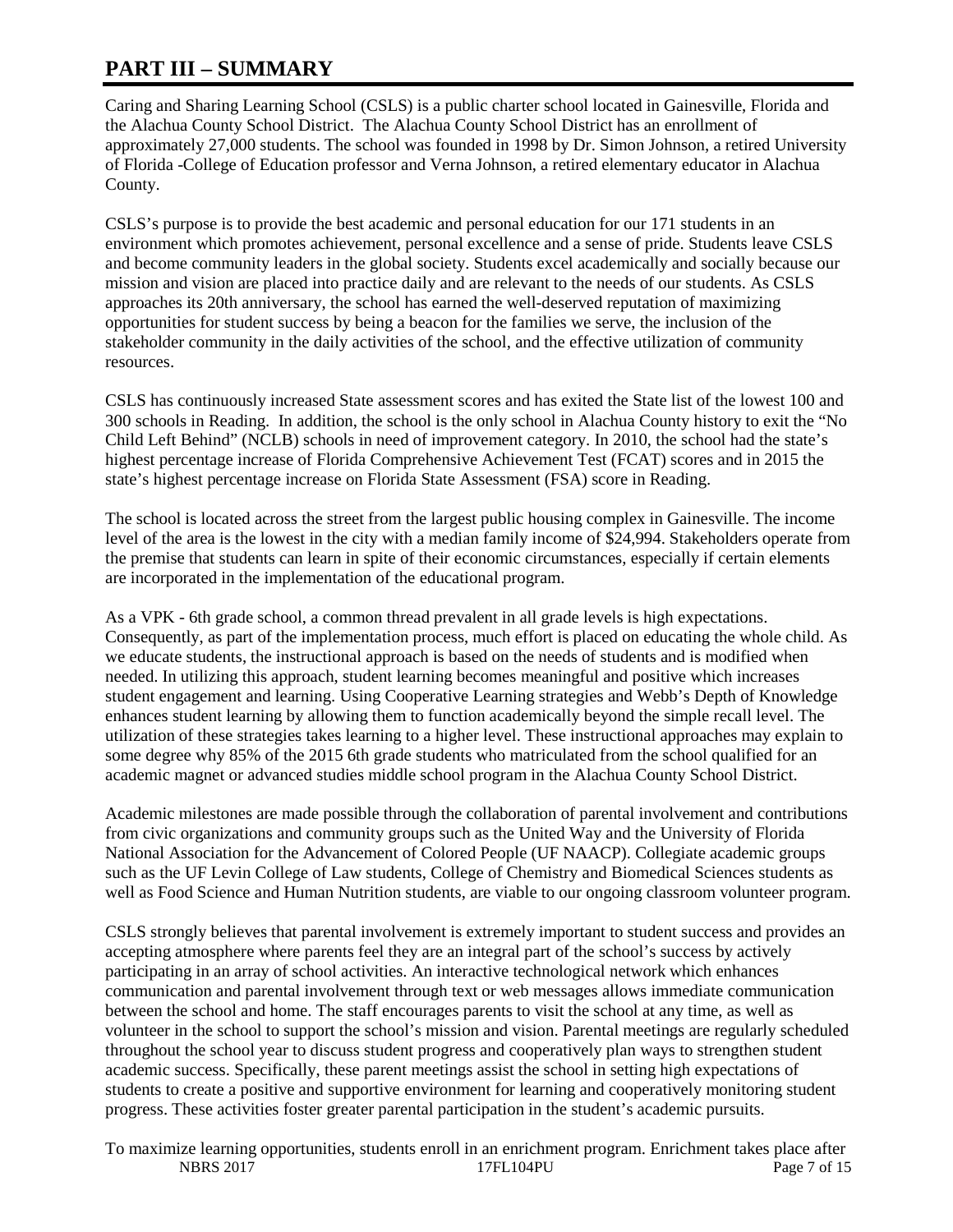the regular school day and allows students to engage in challenging activities. These include Science and Math Clubs, Performing Arts and Percussion, Girl Scouts, Sports and Book Club. To fully engage students in the educational process, the school provides opportunities for students to participate in Saturday School to focus on strengthening the academic needs of students in the core areas of Reading, Writing, Science and Math. A variety of learning modalities (including technology) are used to motivate students.

During the summer, CSLS avails to all students in Alachua County an opportunity to participate in the Summer Enrichment Program. Community stakeholders strongly support the mission and vision of the school which results in high student participation for the Enrichment Programs throughout the year.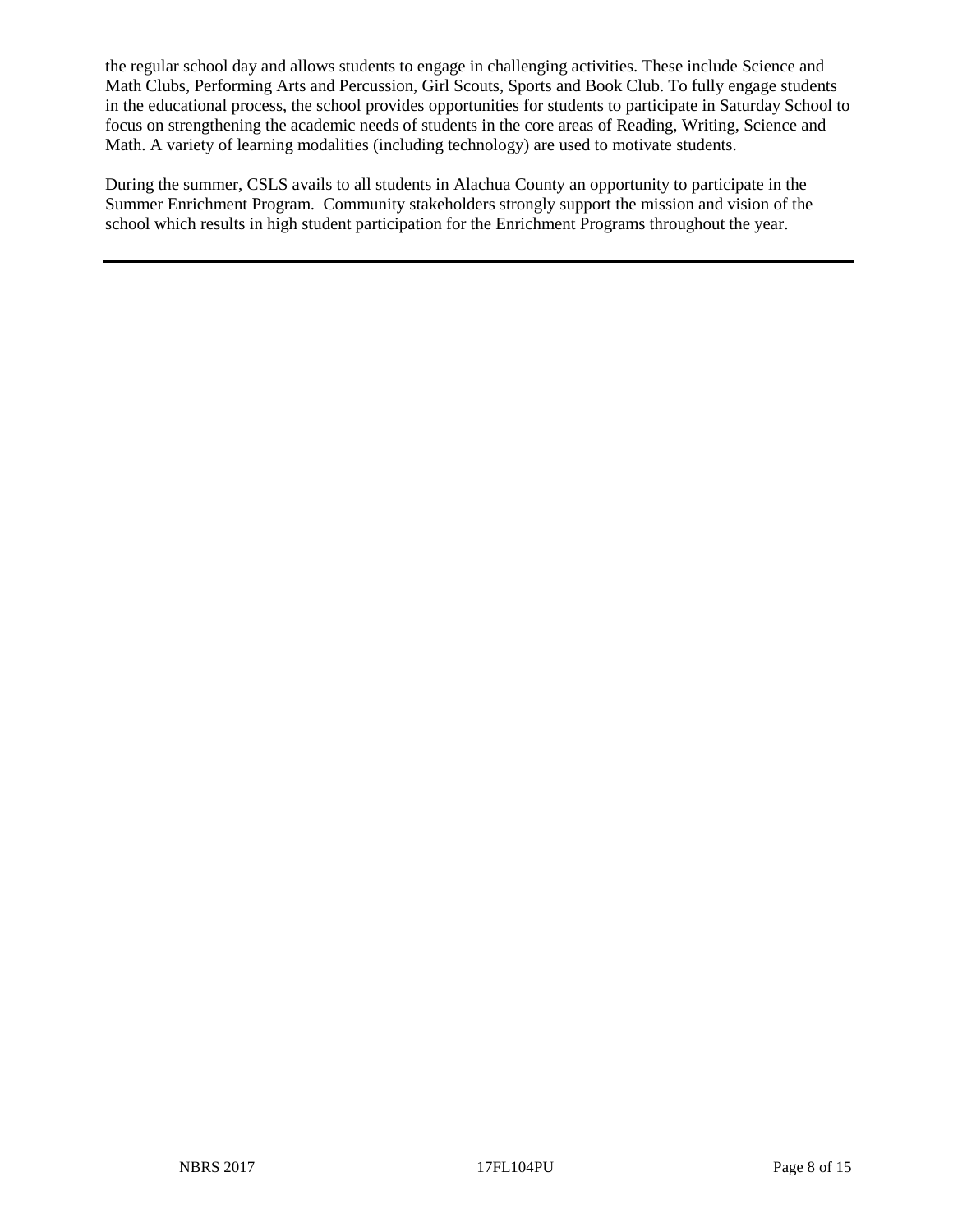## **1. Core Curriculum:**

CSLS's curriculum is deeply embedded and aligned to the Florida State Standards. The implementation of the research-based curriculum provides avenues for each student to maximize learning opportunities, develop life skills, critical thinking skills, and use these skills in their daily activities beyond the classroom setting. Curriculum implementations are data-driven based on pre- and post-assessment results as a guide for developing student learning activities. The learning activities are diverse in nature to accommodate various learning modalities of students.

Scott Foresman "Reading Street" is a comprehensive language arts program that provides systematic instruction and diagnostic support in phonemic awareness, phonics and decoding, spelling, vocabulary, comprehension skills, writing skills and strategies as well as listening/speaking skills and strategies. Foundational reading skills are reinforced in grades K-3 with Lessons for Phonemic Awareness, Phonics, and Spelling. Primary teachers follow a district-provided foundational skills instructional sequence, which includes word work, high frequency words, phonics instruction with connected text and dictation. Teachercreated close reading lessons utilizing fictional and informational text develop student comprehension skills. Through classroom lessons that include precise text based questioning and discourse, students are taught to support their reasoning and understanding with textual evidence.

Each student receives a minimum of 90 minutes in Language Arts class daily. Students spend additional time working on Achieve3000 or Smarty Ants - computer-based differentiated reading programs- designed to improve the reading level of students by focusing on specific reading skills such as comprehension.

CSLS firmly believes in applying research skills obtained in Reading and Language Arts to real life experiences. For example, the 6th grade class spends a working lunch with the principal each day. During the lunch, they research the civil rights era, write essays and have daily discussions on the impact it has had on the world. The yearlong process culminates in a 3-day trip to Atlanta, Georgia to tour the city's many civil rights exhibits.

McGraw-Hill "My Math" provides the rigor, personalization, and engagement our students need to be successful with the Florida State Standards. This re-imagined approach to elementary math is fully aligned with the Common Core State Standards and mathematical practices. Students not only receive Mathematics instruction daily through the regular Mathematics program but extend their exposure to mathematics concepts and skills in the After-school enrichment program. Differentiated instruction is offered by varying methods and frequently offering relevant lab activities. These are standard features in the implementation of the mathematics process. Progress monitoring occurs frequently to insure appropriate action is taken to maximize student achievement. In Mathematics, a strong emphasis is placed on problem solving. Mathematical skills are integrated when feasible throughout other areas such as Music, Art and Physical Education. In addition, students are in the computer lab twice a week for 45 minutes to complete their mastery of each Florida Standard skill.

The students at CSLS enjoy the Florida Big Ideas National Geographic text book as their primary textbook and curriculum. The teacher provides many opportunities for students to actively participate in scientific investigations and lab activities. Areas of focus include observing, asking questions, sequencing, measuring, classifying, comparing, inferring, recording information and using materials safely. CSLS utilizes a variety of community resources in implementing the science curriculum. These resources include the Cade Museum for Creativity and Invention and the Cultural Arts Coalition (their lab programs provide a variety of hands on science activities). Students in all grades participate in these extended science activities which assist in making science relevant to them. The focus of the science curriculum is Earth, Space and Life Science.

Civics and social studies lessons are designed to prepare students to become responsible and productive citizens. Teachers develop units of study that focus on concepts relevant to all students across all cultures. The "Florida Studies Weekly" newspaper publication is a unique way for students to engage in the State standards at Caring and Sharing Learning School. Additional bonus time allows for the first 15 minutes of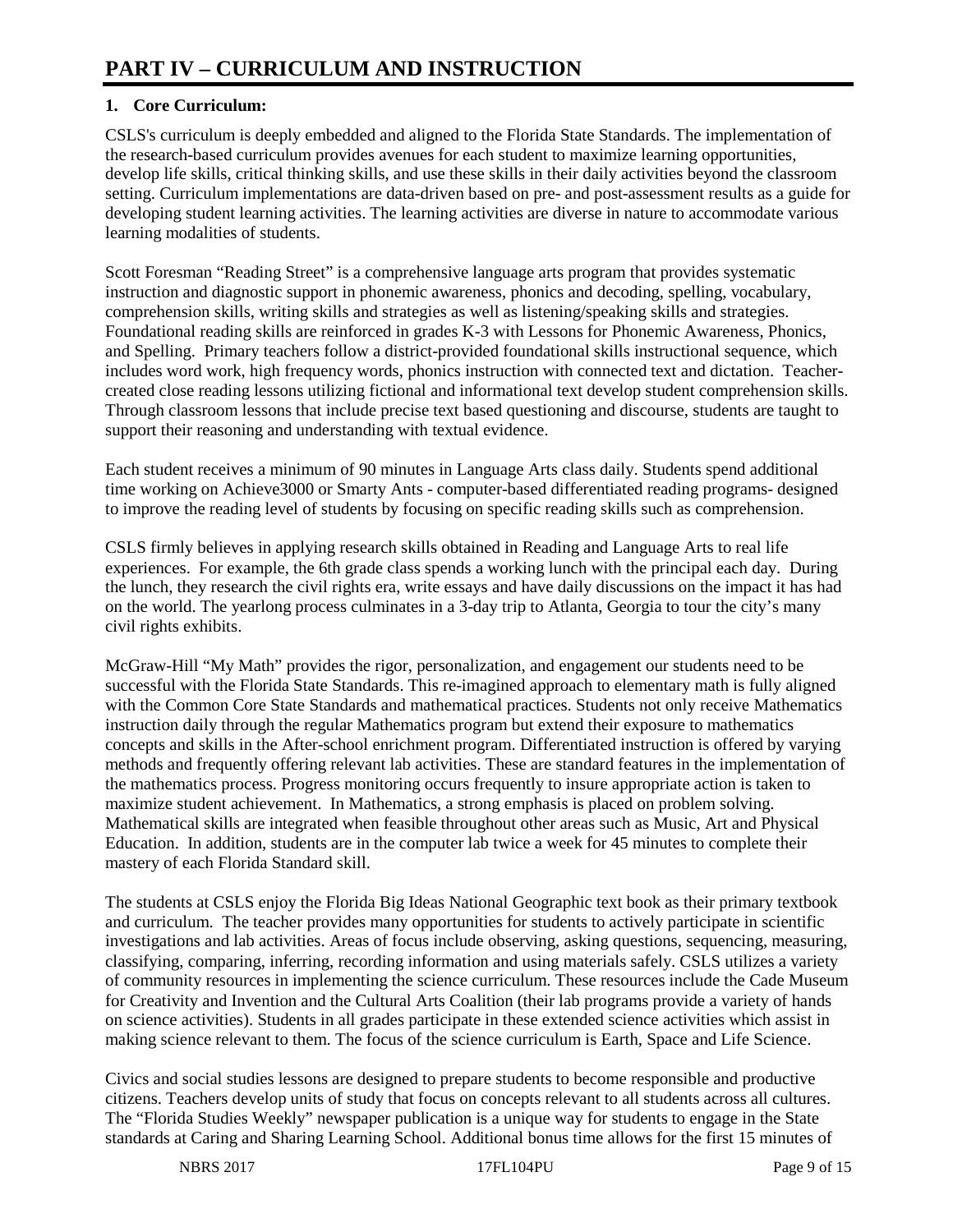each school day to focus on civics and its impact on the student's individual liberties. The impacts are brought to life as we celebrate Constitution Day, monitor local elections and host mock school elections. Recent guest presenters have included a State Senator, Keith Perry, the local mayor, City Commission members, County Commission members and the newly elected Supervisor of Elections. CSLS' proximity to historic locations provide the 4th grade an opportunity to complete a unit on Spain and its influence on Florida. Each year, the 4th grade students research Saint Augustine, complete a project in the classroom and take a field trip to Flagler County to tour the "First City", Castillo de San Marcos National Historic Site and Fort Mose State Park.

Voluntary Pre-Kindergarten at CSLS gives children a jump start by preparing them for school and enhancing their reading, math, language, science and social skills. CSLS has demonstrated that by developing the skills children need to become strong readers and students at an early age, children are more likely to be successful in school. The school offers a high-quality program implemented by a teacher with a B.S. degree in Elementary Education. CSLS uses the Scholastic Big Day curriculum and a curriculum designed by the school that focuses on exposing the students to the Kindergarten skills set by the State of Florida. The school continually soars to the top in the district for the Florida Kindergarten Readiness screening each year.

#### **2. Other Curriculum Areas:**

Music and Arts education at CSLS plays an integral part in the total development of students in VPK through 6th grade. Through this curriculum, students enhance their mathematical, language arts, reading and social studies skills using the concepts that are taught in the Music class during the school day and the performing arts enrichment program.

In Music, the students are engaged in hands on activities including but not limited to singing, piano techniques, violin lessons, movement and the Carl Orff methods of learning. During the year, the students perform at school and for special occasions throughout the community. This enables students to transfer academic skills by being involved in real world experiences through music and the arts.

The After-school Arts Program provides a seamless transition from the traditional school day music program. After school, skills are expanded in all areas of the arts such as visual arts, drama, dance, world music drumming, music appreciation and performance. Students have received recognition for visual arts displays at the Doris Barton Community Culture Center, the City of Gainesville and the Santa Fe Downtown Spring Arts Festival. Through collaborations with the Star Center Children's Theatre, CSLS received a grant from the Walt Disney Company to perform "The Lion King Jr." stage play. CSLS performed "The Lion King Jr." for 800 public school students and the Alachua County community. In addition, CSLS has participated in theatric productions of "The Little Mermaid" and "Ruby Bridges," - the historical account of the six-year old African-American girl who integrated Louisiana's public schools.

Physical Education concentrates on Movement Competency, Cognitive Abilities, Lifetime Fitness, Responsible Behaviors and Values on a daily basis. In developing appropriate activities to adequately help students in physical education skills and provide support for acquisition of academic skills, frequent joint meetings are held amongst classroom teachers and the physical education teacher. Through collaborative effort, specific strategies are planned and implemented to enhance student obtainment in the traditional academic arena and physical education. A unique component of the physical education instruction pertains to community involvement. Through community involvement activities, students develop a greater appreciation for pursuing a healthy lifestyle while supporting worthy causes. A few of the community involvement activities include. A few community involvement activities CSLS students participate in include Pasta for Pennies (Leukemia & Lymphoma Society), Jump Rope for Heart Health (American Heart Association), Walk-a-thon (Life South Blood Bank of Gainesville), East Gainesville Relay for Life (American Cancer Society).

Thanks to a grant from the United States Department of Agriculture (USDA), CSLS has linked proper nutrition to physical education. CSLS students have participated in the USDA's Fresh Fruit and Vegetable Program for the past 4 years. This program provides each student with a mid-afternoon fresh fruit or vegetable snack, which encourages students to make nutritious food a regular part of their diet. In addition,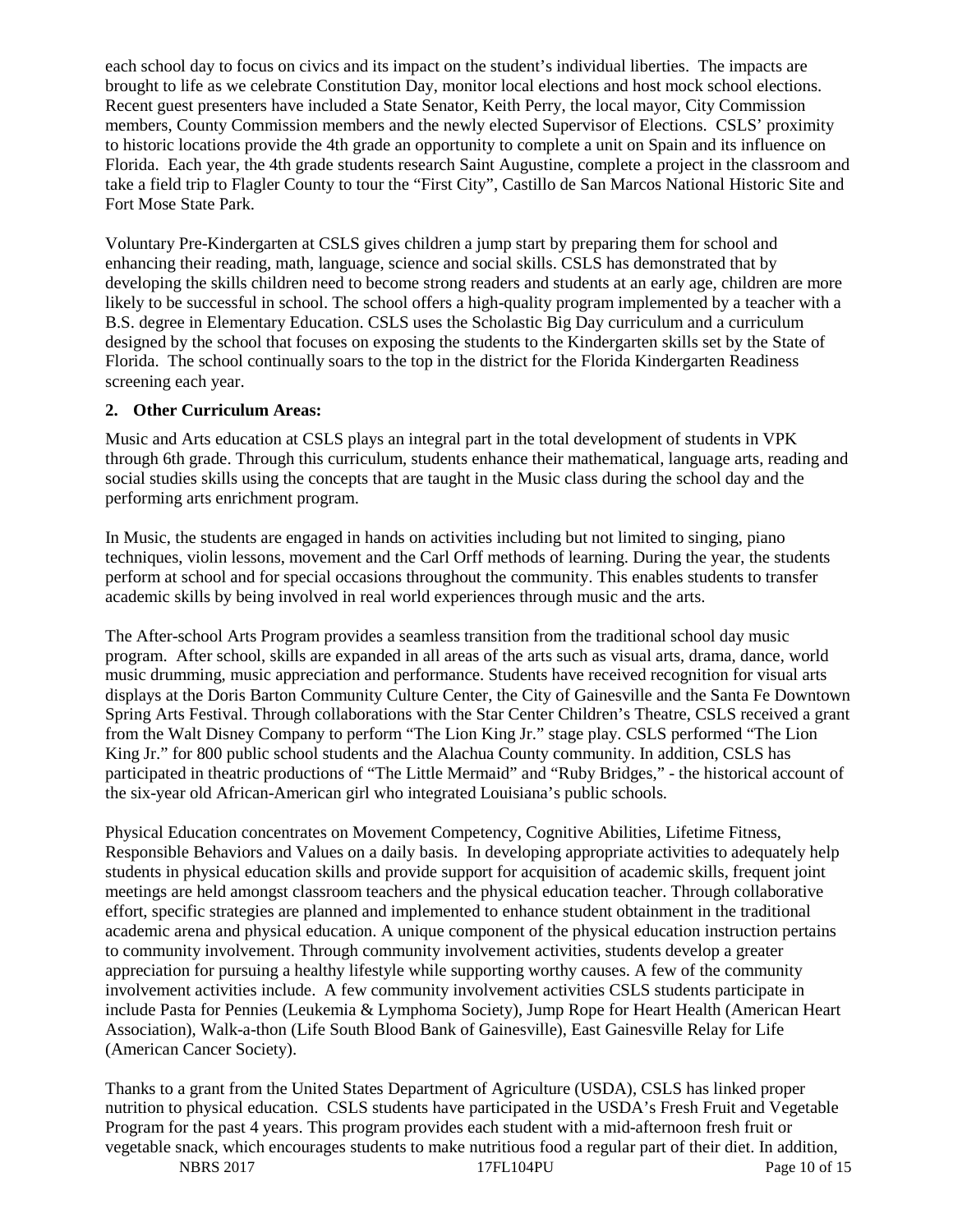students research and put together presentations on the food items offered. Students are encouraged to discuss items at home with family members. The University of Florida Institute of Food and Agricultural Sciences (IFAS) avails resources to the school which help students become knowledgeable of the importance of incorporating appropriate nutrition in their daily diet. The school's Vegetable Garden is the result of a collaboration between science and physical education. From the science perspective, students learn about plant parts and functions as well as photosynthesis. From the P.E. perspective, students learn about healthy eating habits and nutrition.

#### **3. Instructional Methods, Interventions, and Assessments:**

CSLS teachers and staff employ several teaching methods in the implementation of the instructional program. Outside of the traditional school day, instructional approaches and interventions are implemented through bonus sessions on campus. All students have access to Saturday Enrichment Days, before and afterschool tutoring and enrichment hour as well as the annual Summer Enrichment Program. However, before students become engaged with instructional activities, a pre-assessment is administered for baseline data. Based on the results of the pre-assessment, teachers plan appropriate classroom activities and assign cooperative groups. The pre-assessments provide teachers with information as to which students will experience the greatest difficulties, what instructional activities will meet the needs of those students who demonstrate such an academic deficit, classroom grouping patterns, appropriate quest activities for those students who are excelling, and the necessary resources to maximize learning outcomes. Intertwined within the instruction unit are formative assessments which enable the teacher to continually identify students' strengths and their areas to improve. Recognizing that students have varying degrees of expertise and experience, frequent assessments serve as a guide to differentiate instructional activities which will meet the needs of students in the classroom. Small group structures within the classroom play a significant role in maximizing student achievement. Small cooperative groups allow students to collaborate with their peers, engage in meaningful academic discussions as well as allow students to add their perspectives to an issue based on their cultural differences. Thus, gaining acceptance of new cultures and views. In the implementation of the instruction, problem solving, Kagan strategies and Webb's Depth of Knowledge are used extensively. Finally, the post-assessment is a very important part of the instructional process. Not only does it serve as an instrument to evaluate student progress, it becomes a critical piece in planning activities to re-teach those objectives students have yet to master. Each student in grades Kindergarten through Sixth are given the Alachua Instructional Management System (AIMS) Test each quarter. This assessment measures student progress on state identified benchmarks in the areas of reading, math and science. Based on the student's results on the AIMS, interventions or enrichment activities are implemented. As an example, students who are not performing at a mastery level in reading or math on the AIMS are provided additional time in the computer lab to practice with the Achieve3000 reading program and web based math programs. Students in Kindergarten through 2nd grade who are not demonstrating a mastery in reading benefit from the United Way Reading Pals Program. Community volunteers spend an hour each week with their student for reading intervention and increased comprehension. Those students who are performing above mastery level and/or Gifted have additional opportunities for enrichment activities by receiving challenging pull-out services. They also participate in the Cade Museum's Academic Science Program. The Cade provides weekly hands-on science activities designed to enrich elementary students' experiences in science.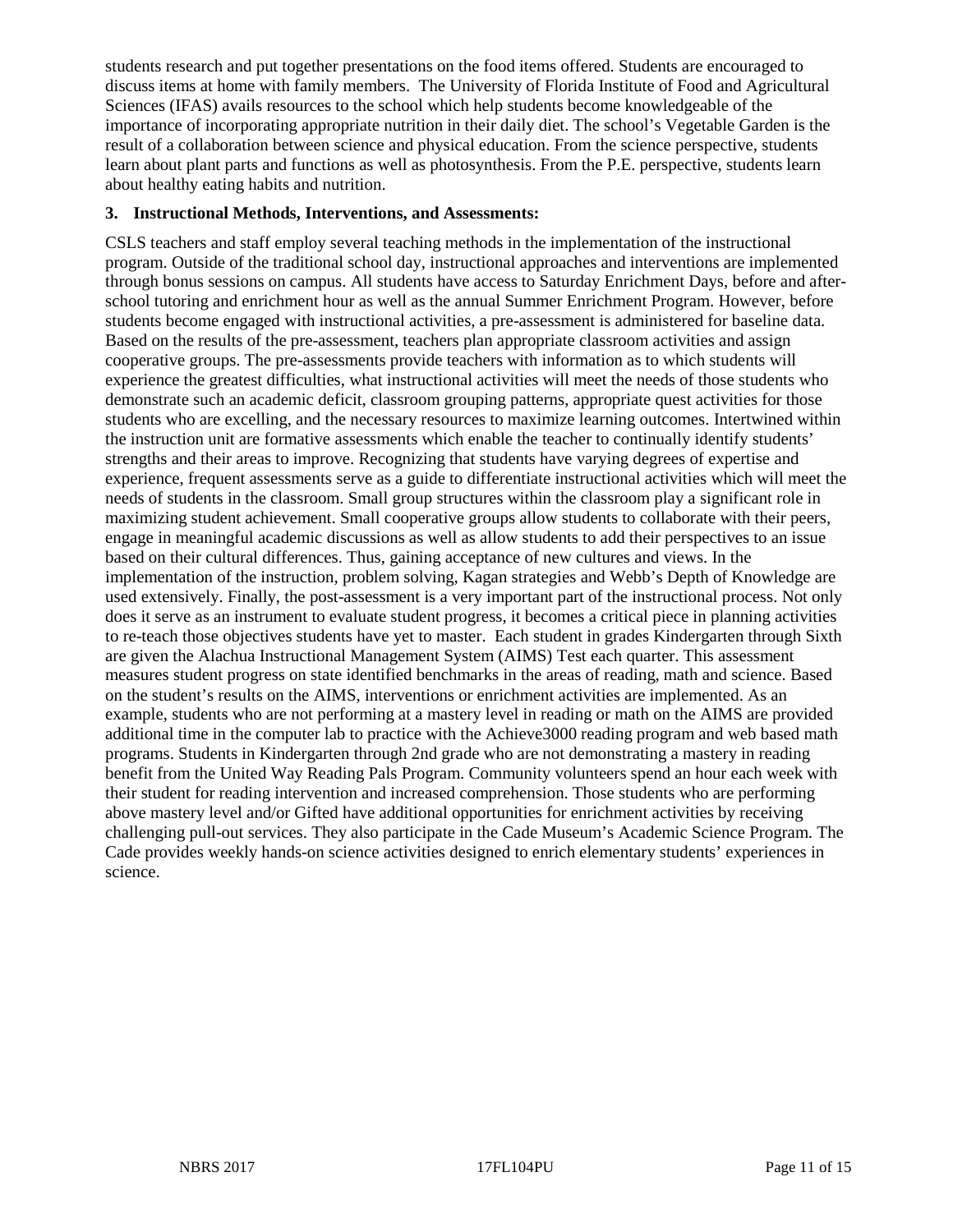## **1. School Climate/Culture:**

There are five major components of the school's culture and climate: (a) safety, (b) the instructional environment, (c) positive interaction among individuals in the school environment, (d) respect for others and (e) self-respect. Within the context of maintaining a positive school environment, the staff and parents have observed several benefits which enhance the academic growth of students. Shared-decision-making between teachers and administration at CSLS contributes to teachers feeling supported by the administration, which results in a higher level of teacher commitment. A high level of teacher commitment to the success of students greatly impacts student performance as measured in the FSA. Secondly, open communication and clearly stated classroom and school expectations assist to achieve appropriate student behavior. Constant parent and teacher interactions provide a foundation for students to focus on their purpose for being in school and motivate them to excel at a high academic level. Furthermore, safety activities and drills are incorporated in the school's program to insure students feel safe at school and know the appropriate action to take in event of an emergency.

CSLS implements a variety of programs to assist students in developing positive interaction encounters among their peers and staff. Community members provide trainings to students on how to deal with negative behavior such as bullying and making wise choices. Various community groups such as Omega Psi Phi Fraternity, Inc. (Project Manhood), Gainesville Chapter of the Links, Inc. and guest speakers from various agencies conduct monthly presentations on an abundance of topics to assist with school success.

By employing preventive activities, the school has created a positive environment for learning. Classroom learning expectations are implemented and reviewed weekly so that students are aware of the high expectations set for them and how to make a concerted effort to work to that level. Encouragement and support are provided for students demonstrating appropriate behavior or excelling academically on a daily, weekly and monthly basis. Students who achieve specific behavioral or academic benchmarks are invited to participate in activities such as the "Caught Being Good" parties and receive "Eagle of the Month" awards.

To ascertain modifications to improve the school environment, CSLS annually administers a climate survey to students, parents and staff. Data results allow stakeholders to gain insight on ways to improve the culture of the school and stay abreast of best practices.

## **2. Engaging Families and Community:**

Community members often express that the school could not have picked a better name than Caring and Sharing Learning School. There are numerous monthly events to empower parents on and off campus that assist in impacting all stakeholders. The school kicks off the first day of school with "Fathers Bring Your Child to School Day". Fathers have additional events such as Science Night at the Cade Museum and Doughnuts with Dads. Mothers participate in Muffins with Mom. We partner with the local McDonalds Restaurants for quarterly Family Nights where families attend the chosen McDonalds and are entertained by our student performing arts program while they enjoy dinner. During the month of November, our annual Thanksgiving Feast feeds over 200 families. In addition, there are numerous school carnivals and family nights scheduled each year at the school.

CSLS strongly believes that the academic and personal success of the students is the direct result of support provided by parents, business partners, the faith-based community, civic/community groups and institutions of higher learning. Family and community involvement from various community groups play an integral part in assisting the school in achieving its goals. Members of not-for-profit organizations (fraternities, sororities, social clubs, alumni groups and others) provide more than 250 volunteer hours to the school on a yearly basis. An active and ongoing partnership with United Way brings volunteers to the school to work with individual students who can benefit from one on one coaching in reading.

The Department of Children and Family Services (DCF) has partnered with CSLS in a variety of activities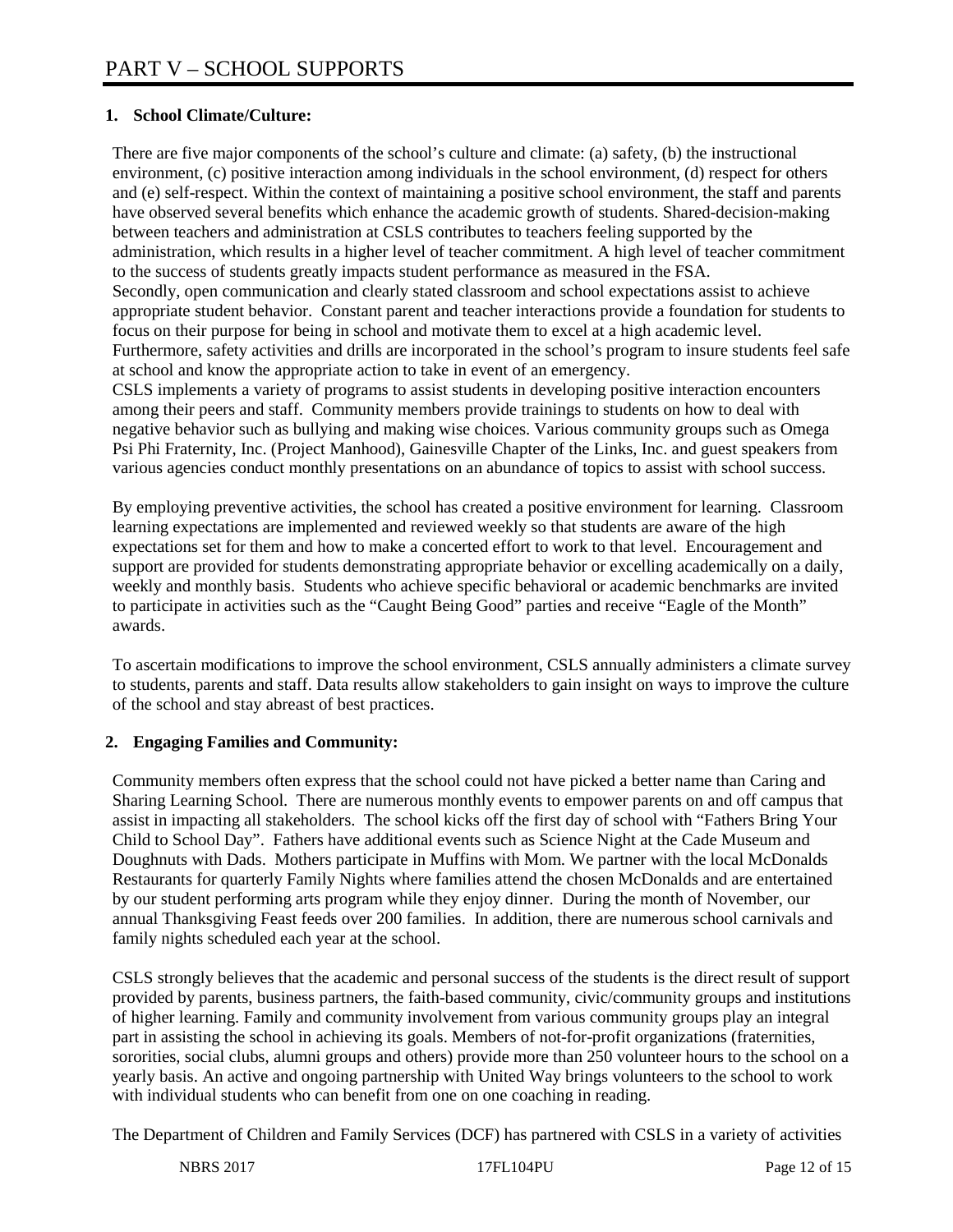including setting up a Community Resource Center. The Community Resource Center is located adjacent to the main office area. Community members use this room for such activities as a library, copying, faxing, computer needs and Governmental Social Services assistance programs. This Community Resource Center also meets Title One guidelines that call for a Parent Resource Room. The Parent Resource room provides a variety of print materials that assist parents in effectively working with their children at home. With support from the community at large, CSLS is a fixture in the area as a community center, too. School families, faith-based groups, non-profit groups, fraternities, sororities and community agencies use the school on a regular basis for meetings and events. Our partnerships with various agencies and our positive relationships with community groups have provided avenues for families to receive employment, meals, housing, clothing, mental health assistance and become actively engaged in community events.

## **3. Professional Development:**

Each teacher at CSLS plays a critical role in staff development. All teachers are assigned a leadership role as either a team leader, department head or committee chair person. It is the responsibility of that specific leader to assist the principal in designing a school wide professional development plan and by researching the latest best practices in their assigned area for the school to apply on a yearly basis.

During the three day post planning period each year, the school's base needs assessment is conducted to survey the professional development needs of the teachers and staff. Each staff member will create his or her Professional Development Plan for the upcoming year. Plans are based on the results of the surveys, the annual performance appraisals and the value-added student growth data. These pieces of information are the driving force promoting professional growth in the areas with the greatest need. Professional development activities are designed to improve the quality of the instructional program by staying abreast of latest best practices. These practices are reviewed during the 5-day pre-planning period each year. During the pre-planning week, curriculum guides, classroom management strategies and individual professional development plans are created and reviewed with the principal. The professional development plan provides the teacher with an opportunity for self -reflection on personal growth along with opportunities to attend district, state and national training. CSLS also utilizes online training and webinars to assist teachers in meeting their specific needs and improve instruction. The most advantageous methods for professional development are the weekly team and school wide common planning opportunities. Teams are provided a 60-minute block to jointly collaborate on data analysis and lesson planning each Tuesday. Each Wednesday the student instructional day ends one hour earlier and school-wide staff development and a planned learning community are provided.

During the 5-day pre-planning period each year, teachers' individualized differentiated professional development plans are created. The professional development plan provides teachers a self -reflection on personal growth and opportunities to attend district, state and national training. CSLS also utilizes online training and webinars to assist teachers in meeting their specific needs. The most advantageous method of professional development is weekly team and school wide common planning. Teams are provided a 60 minute block to jointly collaborate on data analysis and lesson planning each Tuesday. Each Wednesday the student instructional day ends at 1:30 PM and school wide staff development opportunities are conducted by teachers and the principal from 1:30 PM- 2:45 PM.

## **4. School Leadership:**

CSLS is the epitome of shared leadership. All responsibilities of achieving an exceptional learning environment are distributed to every team member on campus.

The leadership team consists of the Principal (State Certified Education Leadership), Continuous Improvement Model Coordinator (State Certified Education Leadership), Department Chairs, Team Leaders and Title I Lead Teacher/Parent liaison. In addition, the Exceptional Student Education Specialist, Performing Arts Director, Physical Education Teacher, Office Staff and Custodians round out the team. Each team member plays an essential role in the overall success of the school.

NBRS 2017 17FL104PU Page 13 of 15 A vertical leadership team meets weekly. The team is comprised of the principal, early childhood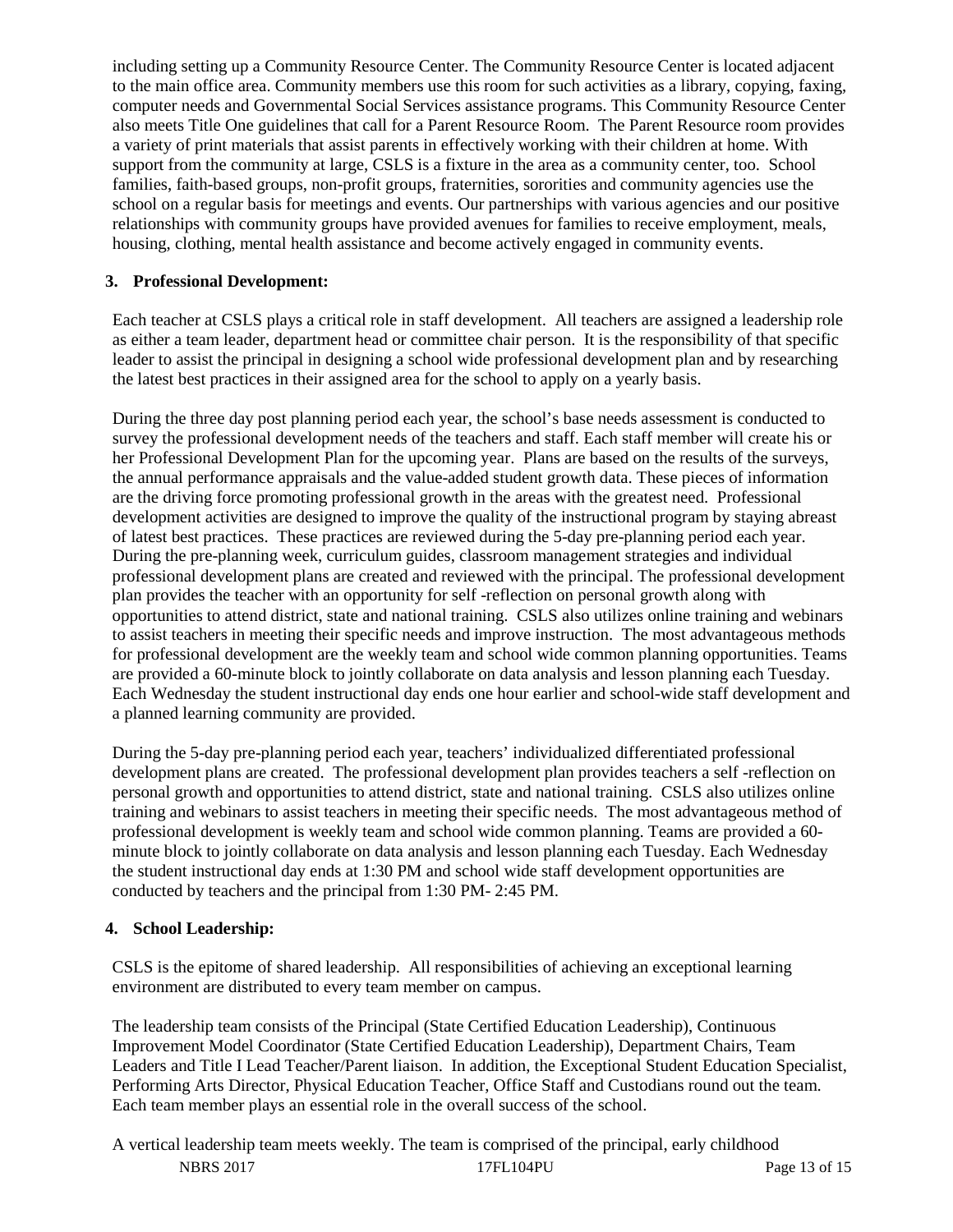coordinator, and team leaders from grades VPK-K, 1-2, 3-4, 5-6. Each team leader is the primary link between the instructional staff and the administration. Team leaders are also charged with guaranteeing student achievement and data are top priorities of every team discussion, followed by curriculum and instructional issues, parental involvement concerns, and team activities. Our CIMS coordinator attends team meetings to assist with achievement, data and curriculum. Specific departments and committees meet monthly to discuss pertinent information and data related to the success of the department and school. Each member of the leadership team has an equal voice and vote at monthly leadership meetings. The one vote, one voice consensus creates automatic buy-in from all stakeholders due to the emphasis that their decisions are impacted by the results of their specific committees and are directly connected to the overall success of each student, teacher and family.

The principal is supervised by the Board of Directors and oversees the development of the school and constantly works to achieve the goals outlined in the school's strategic plan. His administrative roles are supervising Financial Budgets, Human Resources, Curriculum and the Learning Environment. The CIMS Coordinator oversees assessment programs, discipline, grants and Professional Development. The Title I Lead Teacher/Parent Liaison maintains compliance with Title I guidelines, including preparation of records for federal monitoring and parent involvement. In addition, she supports core instruction and intervention through demo lessons, grade level meetings, walkthroughs, and assessment data conversations.

The principal and staff have an open-door policy and communicate with all families/students on a weekly basis through the "Classroom Dojo" and "Remind Me" apps, face to face communication and written announcements. Parent, student, and staff input play a key role in the day to day operations of CSLS. Students are shown how their progress affects them, the class, the school and the community. CSLS is often visited and consulted as a model school amongst its educational peers. Principal Peterson has been welcomed by various organizations to provide advice on improving student achievement. He was recently invited to the State of Florida's Senate Education Sub-Committee Panel Discussion on Struggling Schools and Students to share Strategies/Programs that have worked to improve student performance.